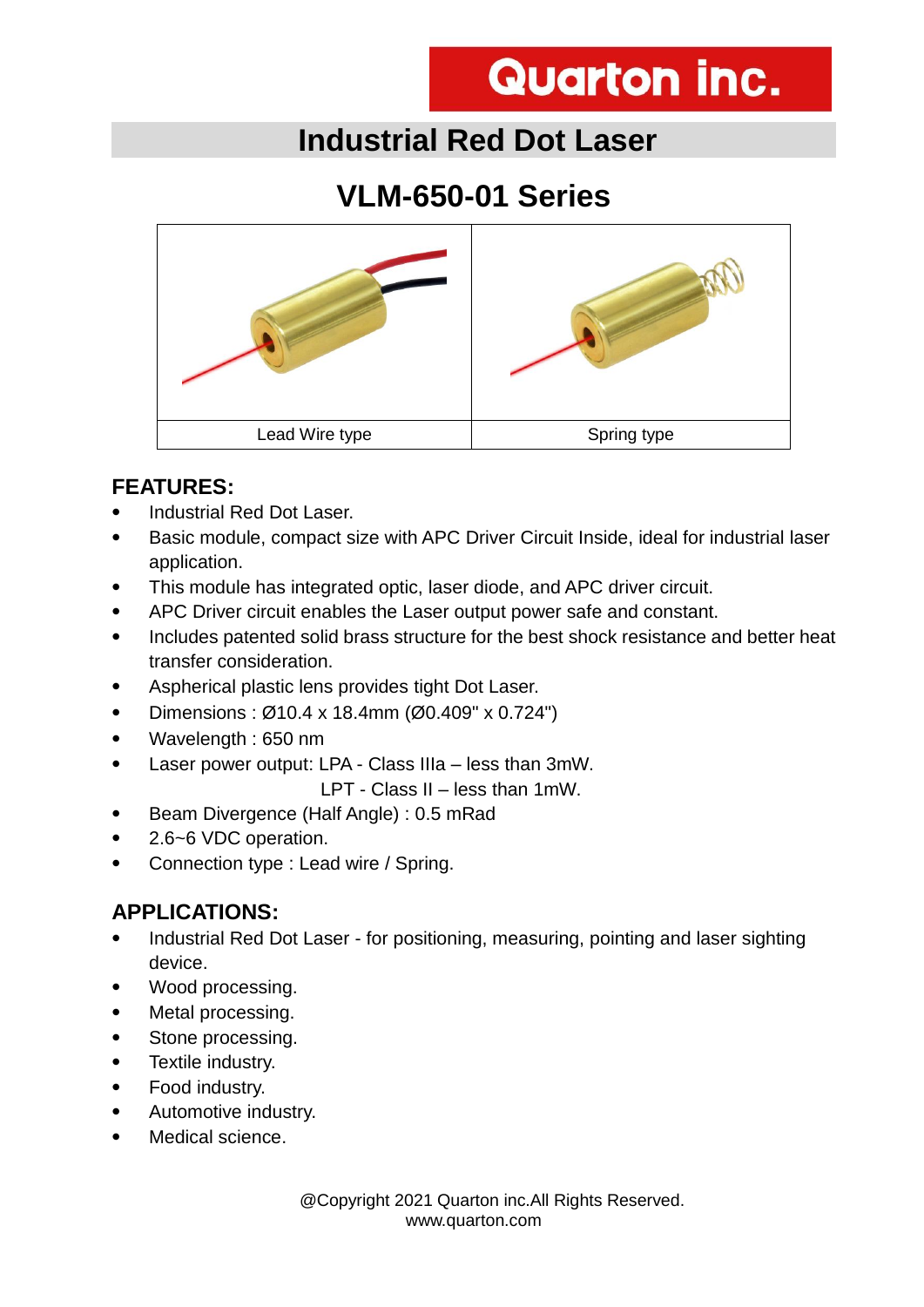# **Quarton inc.**

### **VLM-650-01 Series**

#### **OUTLINE DIMENSIONS (UNITS: mm)**



#### **SPECIFICATIONS**

| <b>SPECIFICATIONS</b> |                                  | VLM-650-01                         |               |                                                  |               |
|-----------------------|----------------------------------|------------------------------------|---------------|--------------------------------------------------|---------------|
|                       |                                  | <b>LPT</b>                         | <b>LPA</b>    | <b>SPT</b>                                       | <b>SPA</b>    |
|                       | Dimensions                       | Ø10.4 x 18.4 mm (Ø0.409" x 0.724") |               |                                                  |               |
| 2                     | <b>Weight</b>                    | 9g                                 |               |                                                  |               |
| 3                     | Operating voltage (Vop)          | $2.6 - 6$ VDC                      |               |                                                  |               |
| 4                     | Operating current (lop)          | Less than 35mA                     |               | Less than 50mA   Less than 35mA   Less than 50mA |               |
| 5                     | Laser power output               | Less than 1mW                      | Less than 3mW | Less than 1mW                                    | Less than 3mW |
| 6                     | Laser class                      | Class II                           | Class IIIa    | Class II                                         | Class IIIa    |
|                       | Wavelength at peak emission (λp) | 645~665nm                          |               |                                                  |               |
| 8                     | Collimating lens                 | Aspherical plastic lens            |               |                                                  |               |
| 9                     | Output aperture                  | 5 <sub>mm</sub>                    |               |                                                  |               |
|                       | 10 Beam shape                    | <b>Ellipse</b>                     |               |                                                  |               |
|                       | 11 Spot size at 5M               | 5±1mm                              |               |                                                  |               |
|                       | 12 Divergence (Half Angle)       | 0.5 mRad                           |               |                                                  |               |
|                       | 13 Beam alignment                | Less than 3°                       |               |                                                  |               |
|                       | 14 Operating temp. range*        | +10 $^{\circ}$ C ~+40 $^{\circ}$ C |               |                                                  |               |

 @Copyright 2021 Quarton inc.All Rights Reserved. www.quarton.com